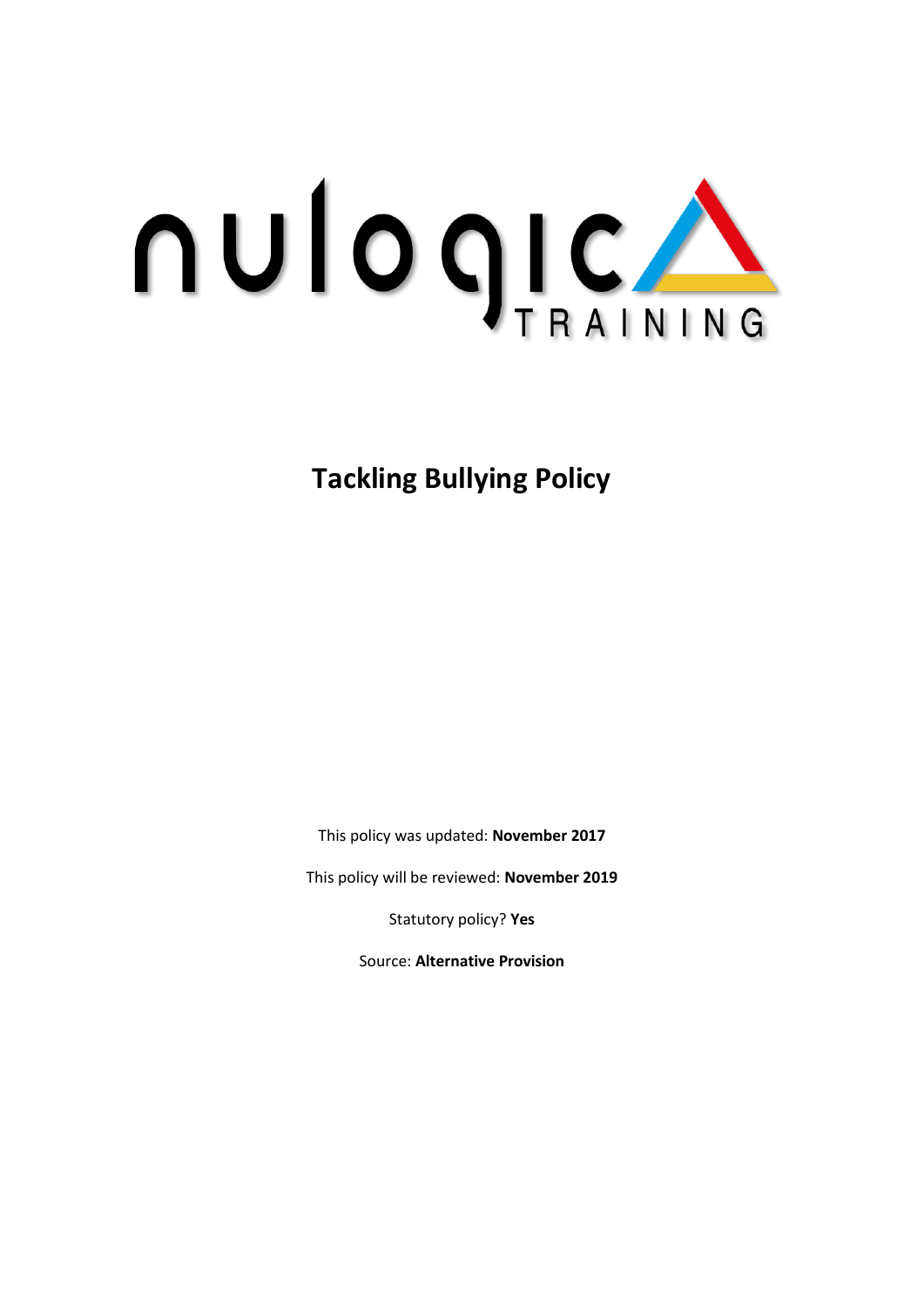#### **Bullying**

If a member of staff has any concerns about a learner being bullied they should follow their safeguarding procedures.

All bullying is unacceptable. We wish to create a caring and supportive service in which no one suffers any form of bullying or discrimination, a place in which kindness and respect for others is strongly encouraged and an environment in which learners, their parents and staff will report bullying, knowing that the issue will be dealt with sensitively.

#### **What is Bullying?**

Bullying is behaviour by an individual or group, which is repeated over time and intentionally hurts another individual or group. It is difficult for victims to defend themselves as bullying can take the form of physical, verbal or emotional abuse or can take place via the misuse of cyber-technology (social websites, mobile phones, text messages etc.)

Bullying can be motivated by prejudice against groups on ground of race, religion or belief; sex, gender or homophobia; disability or Special Educational Needs; family/cultural background or because a child is adopted or is a carer. It can result in serious psychological, emotional and/or physical damage.

Some examples of behaviour which would count as bullying include:

- Name-calling and hurtful or discriminatory remarks
- Spreading rumours or gossip about a person
- Attempting to humiliate or isolate someone by exclusion from a group
- Cyberbullying, which involves e-technology. Bullying can happen through texts, blogs, social websites etc.
- Physical violence such as kicking, hitting, pushing, or the threat of violence
- Examples of issues which might make a person feel vulnerable such as: age; physical appearance; a disability; a difficult situation at home; ethnic background; nationality; colour and religion; gender issues including lesbian, gay, bisexual and transgender (this list is not exhaustive)
- Persistent use of unkind comments or actions which may seem trivial in isolation but which, taken together, create a climate where the victim feels unworthy, inferior or excluded

#### **Symptoms of Bullying**

Signs of bullying can be difficult to interpret as many of them are the same as signs of other stressrelated difficulties. Nevertheless, these symptoms are signs that something is wrong, and they may be the symptoms of bullying:

- Significant changes in behaviour patterns e.g. becoming withdrawn, anxious, disruptive or aggressive
- Beginning to self-harm which could include cutting or changes to eating habits
- Significant changes in sleep or work pattern
- Having unexplained injuries or giving an odd explanation about how injuries happened
- Having possessions go 'missing'
- Being often seen alone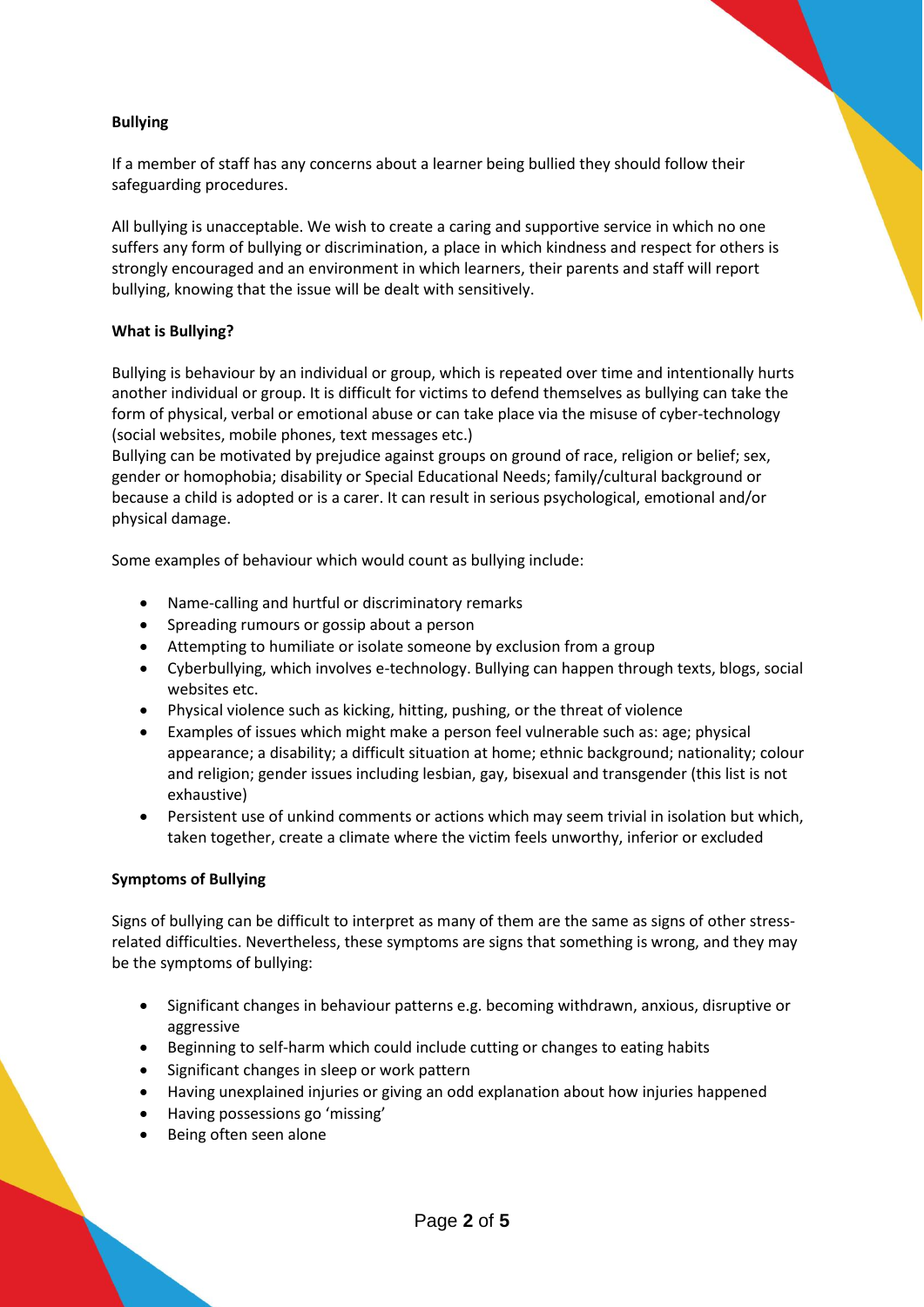The emotional responses to learners being bullied have resulted in serious harm from their own hands. i.e. 'self-harm' and suicide.

## **Cyberbullying - What is it?**

Cyberbullying is an aggressive, intentional act carried out by a group or individual, using electronic forms of contact, repeatedly over time against a victim who cannot easily defend him or herself. Several categories of cyberbullying have been identified:

- Text message bullying involves sending unwelcome texts that are threatening or cause discomfort.
- Picture/video-clip bullying via mobile phone cameras is used to make the person being bullied feel threatened or embarrassed, with images usually sent to other people. 'Happy slapping' involves filming and sharing physical attacks.
- Phone call bullying via mobile phone uses silent calls or abusive messages. Sometimes the bullied person's phone is stolen and used to harass others, who then think the phone owner is responsible. As with all mobile phone bullying, the perpetrators often disguise their numbers, sometimes using someone else's phone to avoid being identified.
- Email bullying uses email to send bullying or threatening messages, often using a pseudonym for anonymity or using someone else's name to pin the blame on them.
- Chat room bullying involves sending menacing or upsetting responses to children or young people when they are in a web-based chat room.
- Bullying through instant messaging (IM) is an Internet-based form of bullying where children and young people are sent unpleasant messages as they conduct real-time conversations online.
- Bullying via websites includes the use of defamatory blogs (web logs), personal websites and online personal polling sites.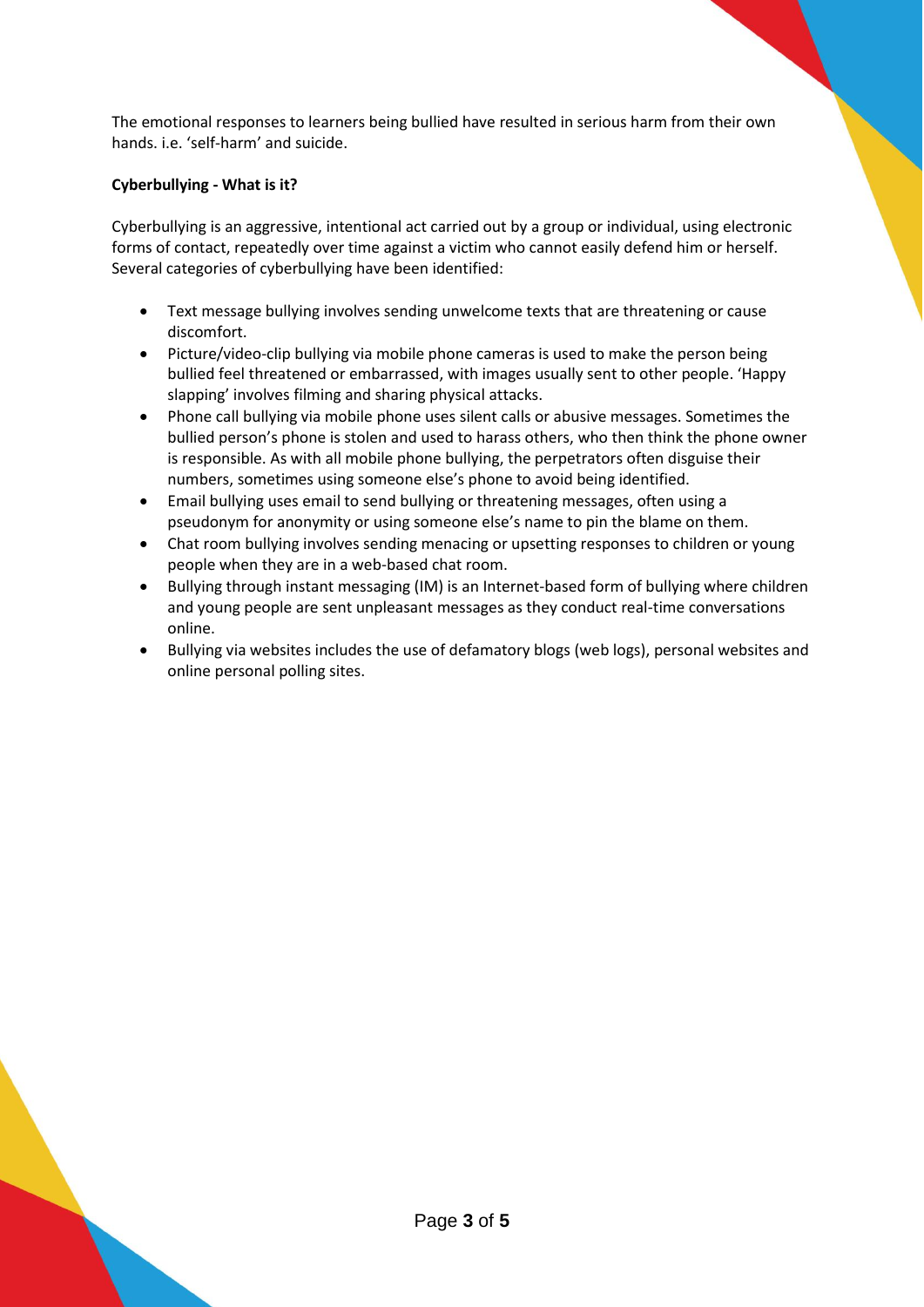# **Appendix A**

## **Incident Form**

This document is here to guide you through the process and enables you to catch the important information required. This incident should then be put into our management systems

## **Incident Report Form**

| Name of Student(s) Involved: |  |
|------------------------------|--|
| Date:                        |  |
| Time:                        |  |
| Venue:                       |  |
| <b>Staff Present:</b>        |  |

Description of Incident:

Details of Injuries (if applicable):